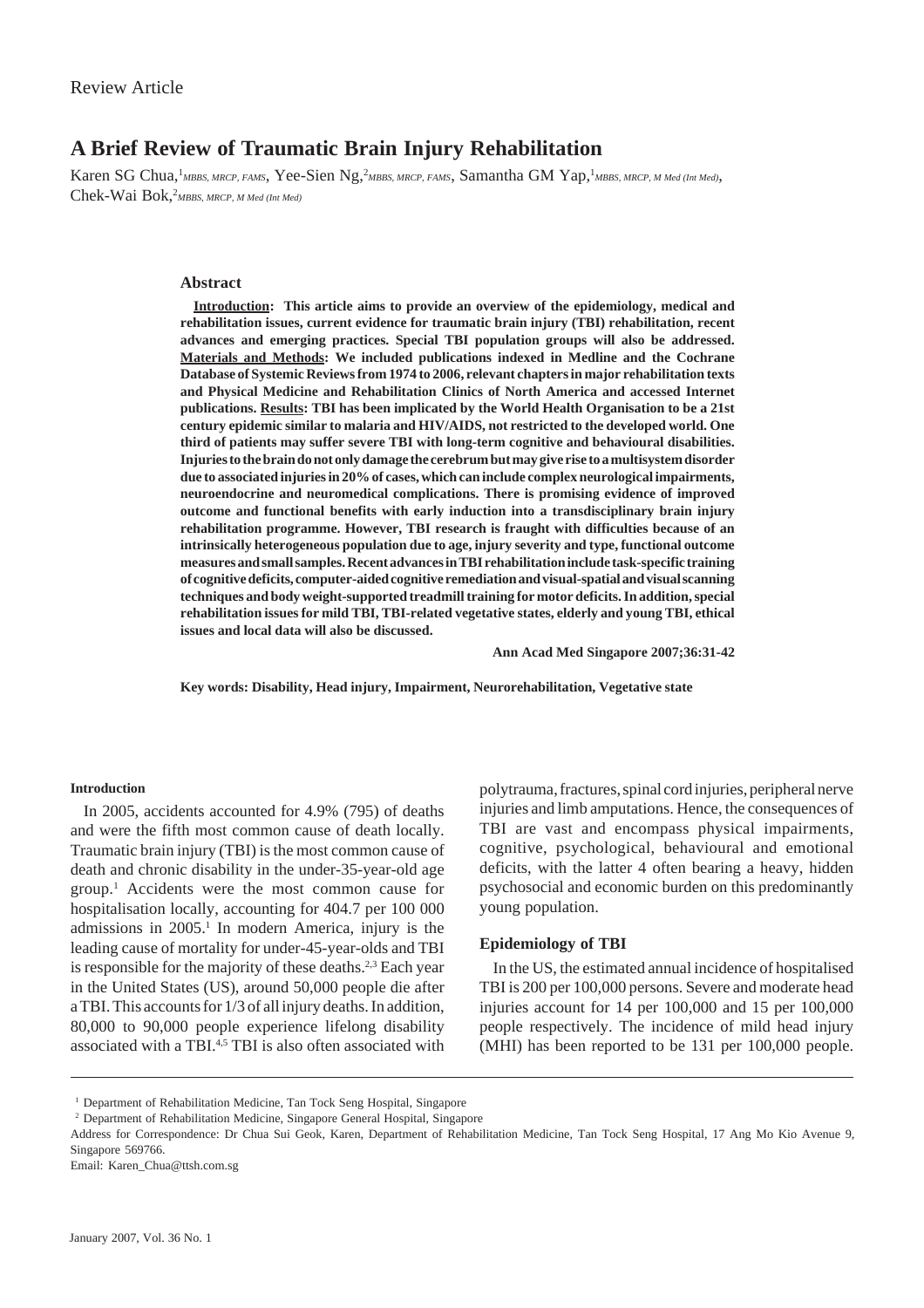These figures are largely underestimated due to classification and diagnostic errors as well as underreporting of mild TBI, where patients may have been treated and discharged from primary healthcare facilities.<sup>2</sup> Approximately 52,000 US deaths per year occur as a result of TBI. In a Traumatic Coma Bank (TCB) data study, the mortality rate for severe brain injury was around 33%, and 2.5% for moderate brain injury. Approximately 5.3 million Americans or 2% of the population currently live with disabilities resulting from TBI.<sup>6,7</sup> The overall number of TBI cases has declined over the years following legislation as well as public education about preventive measures such as the use of helmets, the enforcement of passenger and child restraints, speed limits and tough drink driving penalties. Coupled with improvements in emergency medical evacuation, neurosurgical and intensive care, these changes have meant that more patients are surviving injuries that would have previously been fatal.<sup>8,9</sup>

The most frequent cause associated with both fatal and non-fatal brain injury is transport-related. It involves motor vehicles, bicycles, motorcycles and pedestrian-automobile accidents and accounts for around 50% of all accidents.<sup>6,8</sup> The second most significant cause of TBI is falls, which accounts for 20% to 30% of all injuries, especially among the very young and the elderly. In many parts of the world, assault is fast becoming one of the leading causes of brain trauma, particularly in the lower socio-economic groups and war-torn countries. Other significant causes include the use of firearms (around 12%) and sports or recreationalrelated activities.10

The risk of TBI is highest in the 15- to 24-year-old age group and decreases in the midlife years, but rises again after 70 years.<sup>6</sup> A second peak occurs in the elderly due to falls.6 Younger persons, especially those under 5 years of age, are at moderate risk. This pattern reflects an increased exposure for young adults to motor vehicle accidents and increasing frailty in the elderly. Males are approximately 3 to 4 times as likely as females to sustain a TBI. This ratio narrows in the elderly. This is likely due to differences in risk exposure and lifestyles. Mortality rates are also higher in males, indicating a likelihood that men may sustain more severe injuries than women.<sup>10</sup> There is limited epidemiological or registry data on the prevalence of TBI and resultant neuro-disabilities in Singapore. Two local institution-based studies published 7 years apart display demographic profiles similar to those in the West. $11,12$ 

## **Acute TBI Management, Neurological Impairments and Associated Injuries**

Adequate cardiopulmonary resuscitation is the first and most important priority in the initial care of the brain injured patient. Further management is governed by the need to control intracranial pressure (ICP) with the aim of maintaining an adequate cerebral perfusion pressure (CPP) and oxygen flow to the brain. Head elevation reduces ICP and improves CPP. Intravenous mannitol is useful in lowering ICP although adequate fluid replacement needs to be maintained during therapy.<sup>13</sup> Hyperventilation in the first 24 hours after severe brain injury is not recommended as it causes cerebral vasoconstriction and reduces CPP.14 The routine use of steroids in acute TBI management is not recommended.15,16 Mass lesions, such as haemorrhages causing increased ICP, may need urgent surgical evacuation. A recent meta-analysis did not support the routine use of hypothermia in acute TBI management.17 Treatment with anticonvulsants, such as phenytoin and carbamazepine, reduces the incidence of early post-injury seizures but not late-onset epilepsy; hence, long-term prophylactic treatment is currently not recommended.<sup>14,18</sup>

Initial trauma to the brain sets off a cascade of chemical changes such as the release of excitatory amino acids, increased arachidonic acid metabolism and production of free radicals leading to "secondary impact" injury. Magnesium had initially shown promise in the treatment of acute brain injury in preclinical trials.<sup>19</sup> However, this initial success has been attenuated by the unfavourable results of a clinical trial involving its use in acute stroke patients.20 Further research into putative drugs to reverse or minimise this neurochemical cascade and useful cerebral neuroprotectants continues.21

Primary injury processes to the brain, such as cerebral contusions, lacerations and diffuse axonal injury, make up the bulk of the neurological and functional deficits in TBI patients. Depending on the underlying mechanism of trauma, 70% of patients may also present with various associated injuries such as fractures, cardiopulmonary or visceral injuries, spinal cord injuries, peripheral nerve injuries and limb amputations. These may have a significant impact on the acute management of TBI patients and compound TBIrelated neurodisability. In view of the similarities in aetiologic factors for TBI, it is important to realise that concomitant spinal cord injuries may occur in 40% to 50% of patients with TBI.22

Radiculopathies may result from root avulsion or compression and plexopathies or peripheral nerve injuries may result from traction injury, compression or bony injuries of the upper extremities. Skull fractures and head trauma may also damage cranial nerves exiting the brain. Olfactory and visual deficits resulting from olfactory and optic nerve damage may not be readily appreciated especially in the acute treatment phase.<sup>16</sup> Patients may present with visual field deficits, diplopia or scotomata. Eye movement disorders may also result from injury to cranial nerves, brainstem nuclei and the conjugate gaze centres. Auditory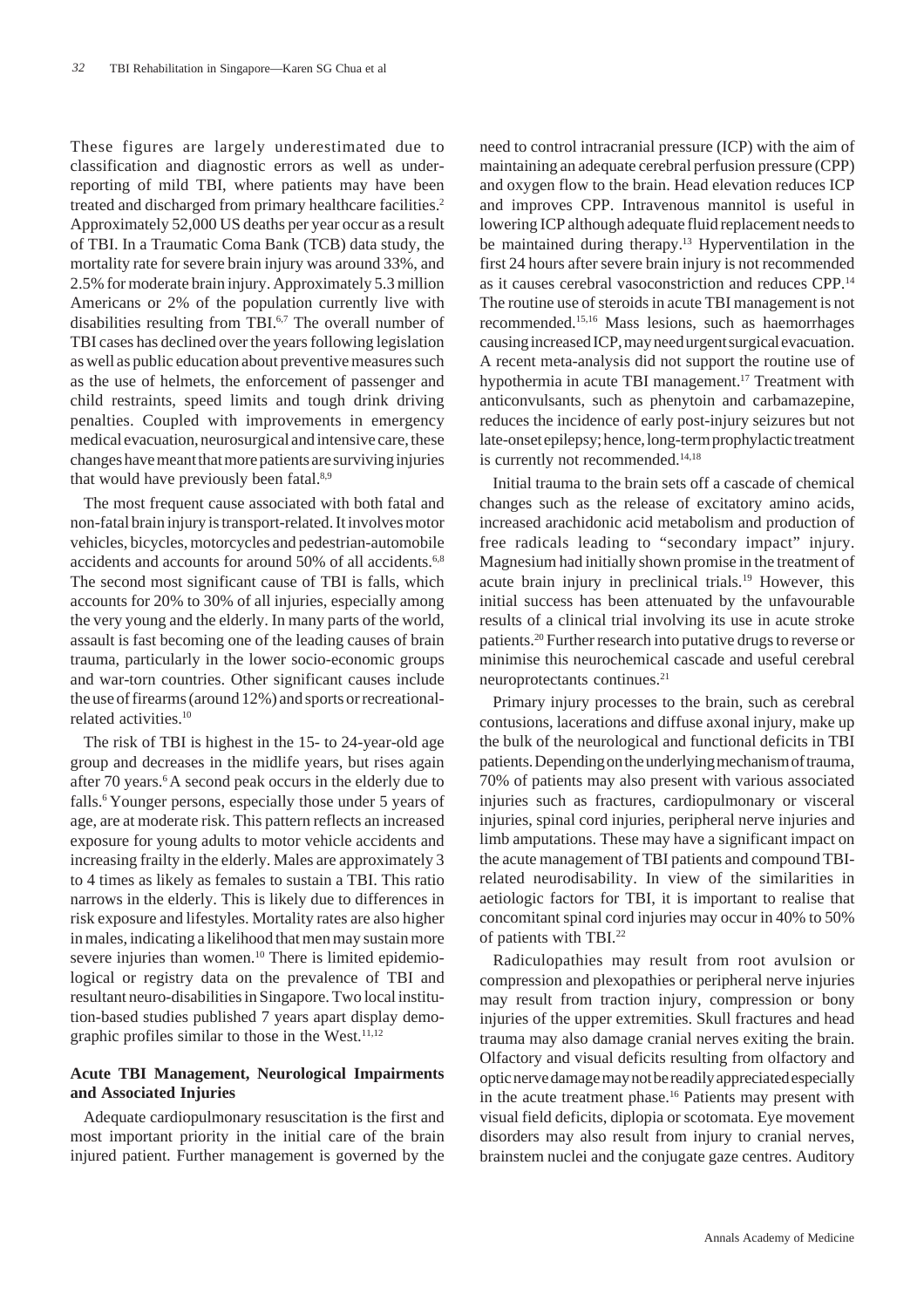deficits and facial paralysis may result from trauma to the auditory and facial nerves, respectively.16

## **Medical Complications After TBI**

Urinary tract infections, pulmonary complications and derangement in electrolytes and liver function are common in 60% to 70% of acute TBI cases and may prolong acute hospital stay. Seizures may be reported in 20% of those with a severe TBI.<sup>13</sup> Patients may develop hydrocephalus and can present with failure to improve or with deterioration of function. Extrapyramidal symptoms, dystonia and spasticity have been observed in TBI patients. In addition, a wide range of motor and sensory dysfunctions, such as slowed motor responses, balance, coordination and sensory perception issues, may occur. Bowel and bladder incontinence have been observed, especially with lesions involving the frontal lobes. Fractures and soft tissue injuries may be missed in 15% of patients in the rehabilitation phase and a higher index of suspicion may be required as cognitive abilities to report pain may be reduced in patients with low levels of awareness.

Another known complication of young and severe TBI, heterotopic ossification refers to the formation of lamellar bone in soft tissue or peri-articular tissue.23 Neuroendocrine disorders resulting from trauma to the pituitary stalk and hypothalamus have been well-described including pituitary dysfunction in 60% of patients with severe TBI.<sup>24</sup> Common neuroendocrine disorders include growth hormone deficiency, syndrome of inappropriate secretion of antidiuretic hormone, diabetes insipidus, secondary amenorrhoea, galactorrhoea and gynaecomastia. Autonomic dysfunction may also occur following TBI and includes TBI-related hypertension and central dysautonomia, which needs to be differentiated from SCI-related autonomic dysreflexia, diencephalic seizures or the neuroleptic malignant syndrome.16

#### **Prognosticating Outcome after TBI**

This forms an integral part of TBI rehabilitation and can be used to aid functional goal-setting and estimate rehabilitation length of stay (LOS). It can also provide valuable information for caregivers with regard to potential disabilities and future care planning. However, there is no single set of indicators which has been demonstrated to be uniformly accurate in predicting outcome. Common acute injury predictors include the depth and length of coma immediately after injury. A coma duration of more than 6 hours denotes a severe injury.

Severity of brain injury may also be classified according to the level of consciousness. This is the most common and reliable clinical parameter used to measure TBI severity.25,26 The Glasgow Coma Scale (GCS) defines severity of TBI within 48 hours of injury. A score of GCS 13 to 15 is considered mild injury, a score of 9 to12 denotes moderate injury and a score of 3 to 8 denotes severe injury. Specifically, the motor component of the GCS correlates well with global outcome at discharge.<sup>27</sup>

What is more important during rehabilitation is the use of the post-traumatic amnesia (PTA) duration as an acute predictor of TBI outcome. PTA is defined as "an interval during which the patient is confused, amnesic for ongoing events and likely to evidence behavioural disturbances".28 A PTA duration of more than 24 hours is deemed as severe TBI, and PTA duration of more than 4 weeks is indicative of a very severe brain injury.29 PTA has been found to correlate well with long-term outcome measures such as the Glasgow Outcome Score (GOS) at 6 and 12 months post-TBI. It is also predictive of the presence of chronic cognitive deficits at 6 to 12 months post-injury, the development of psychiatric disorders and the ability to return to work.<sup>30</sup> Generally, patients with more than 3 weeks of PTA may be expected to have residual cognitive deficits at 1 year post-injury.<sup>31</sup>

Pre-injury factors such as extremes of age have been linked to increased mortality and poorer outcome, and a history of previous head injury, alcohol abuse, lower socioeconomic and educational status have been associated with worse outcome after TBI.<sup>32</sup>

### **Rehabilitation of TBI**

Rehabilitation is broadly defined as "a problem solving educational process aimed at reducing disability and handicap experienced as a result of disease or injury".<sup>33</sup> The goal is to help the person achieve the maximum degree of return to their previous level of functioning within limits imposed by their residual physical, functional and cognitive impairments. After TBI, return of function is not restricted to physical reintegration but also includes reintegration in the social, emotional, community and vocational domains. The latter is especially important to TBI patients who may suffer in isolation, cognitive and behavioural deficits without congruent physical impairment.<sup>33,34</sup>

Engaging TBI patients with moderate and severe injuries actively in the rehabilitation process understandably poses definite challenges as it requires the participation of the multiply-challenged TBI patient in various aspects of multidisciplinary rehabilitation. Hence, there is a need for a specialised interdisciplinary team of rehabilitation professionals, led by a rehabilitation physician (Table 1). Central to this is the patient and his family or primary caregivers.

Unique features of TBI rehabilitation include the presence of a brain injury rehabilitation specialist and a trained clinical psychologist who guides the neurobehavioral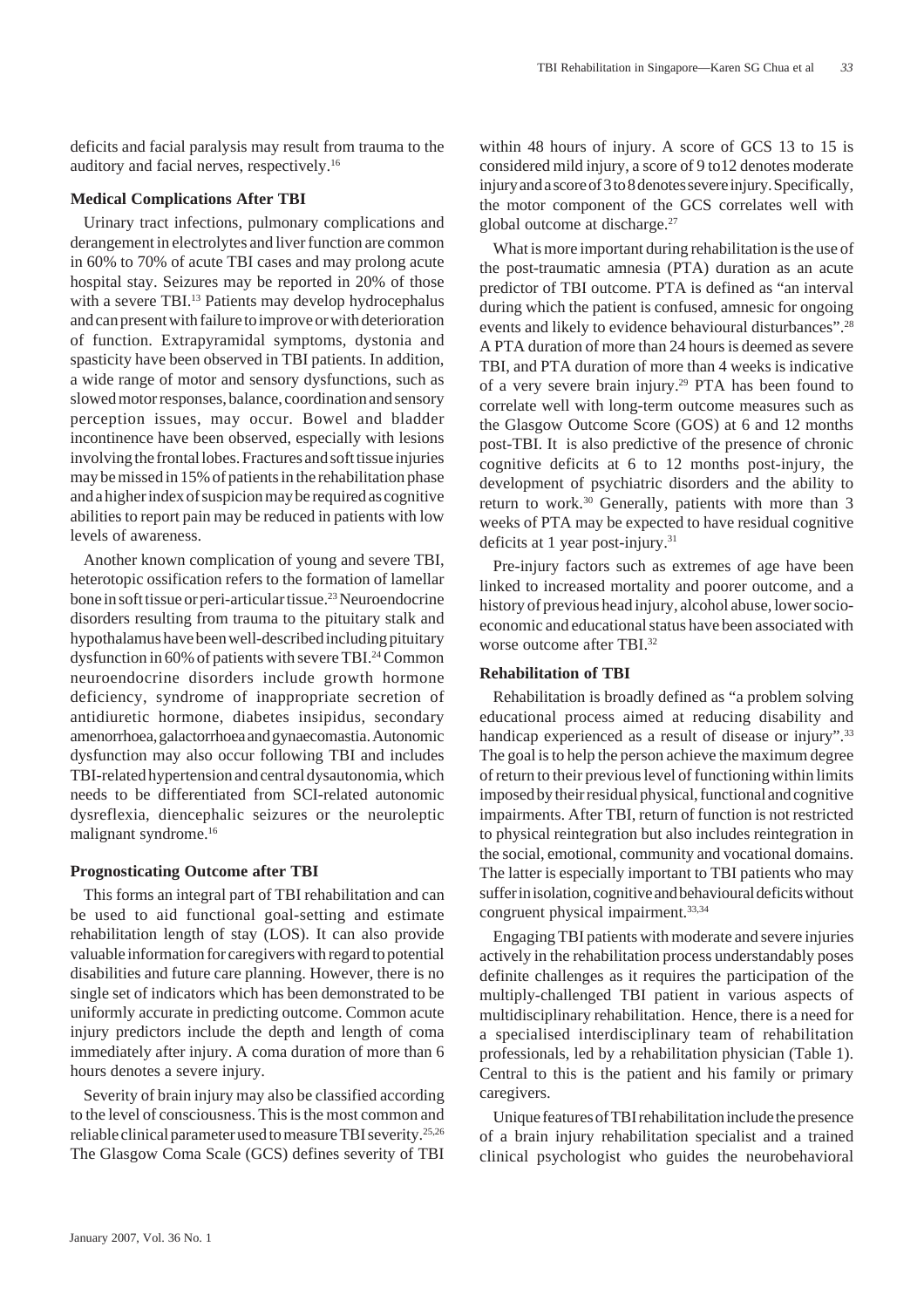#### Table 1. The Multi-disciplinary Rehabilitation Team

|  |  |  | The brain injury rehabilitation team |  |
|--|--|--|--------------------------------------|--|
|--|--|--|--------------------------------------|--|

Patient and patients' family or caregivers

Rehabilitation physician or physiatrist

Rehabilitation nurse, rehabilitation technicians

Primary neurosurgeon

Allied health professionals: physiotherapist, occupational therapist, speech and language pathologist, clinical psychologist, neuropsychologist, social worker and counsellor.

Paramedical health professionals: dietician, orthotist, and rehabilitation engineer.

Other medical specialists: ophthalmologist, otorhinolaryngologist, orthopaedic surgeon, gastroenterologist and neurologist for electrophysiological studies.

Vocational rehabilitation services and counsellors

| Volunteers from support or spiritual groups |  |
|---------------------------------------------|--|
|---------------------------------------------|--|

assessment, management and monitoring during the inpatient stay within a transdisciplinary model of rehabilitation, where there is a crossing of boundaries involving 2 or more different therapeutic specialties in treating patients and family to achieve a common functional goal.35

Specialised brain injury units have evolved over the past 20 years in recognition of the unique needs of TBI patients with specific models of care to provide a continuum of rehabilitation services for each stage of recovery from TBI. These range from sensory regulation for coma-emergent and minimally responsive patients to environmental modifications such as secured units, safe "floor or low beds" for agitated patients, to post-acute vocational and social integration programmes.

TBI rehabilitation often consists of 2 phases: the *inpatient phase* which may last from 1 to 3 months, including the acute neurosurgical and early rehabilitation phase prior to transfer to a specialised brain injury unit and the *outpatient or community* rehabilitation phase, which may continue for 1 to 2 years depending on the age of the patient, injury severity and residual disability.<sup>33</sup>

**(1) Inpatient management** is required for those with a moderate-to-severe degree of physical, cognitive and/or behavioural deficits. The rehabilitation team's focus is on a comprehensive assessment for TBI-related neurological and functional impairments and the development of an individualised programme based on specific functional goals and serial monitoring of outcome (Table 2).

**(2) Community rehabilitation** follows discharge from an inpatient rehabilitation stay. Patients may benefit from further training in household independence and community reintegration through an outpatient programme or through a transitional living unit where patients are largely self-

| Specific programmes offered during brain injury rehabilitation                          |  |  |  |  |
|-----------------------------------------------------------------------------------------|--|--|--|--|
| Post-traumatic amnesia assessment                                                       |  |  |  |  |
| Management of post-traumatic agitation                                                  |  |  |  |  |
| Neuropharmacological management                                                         |  |  |  |  |
| Cognitive rehabilitation therapy                                                        |  |  |  |  |
| Coma emergence and rehabilitation of minimally responsive states                        |  |  |  |  |
| Spasticity management including motor point/nerve blocks and Botulinum<br>toxin therapy |  |  |  |  |
| Casting, splinting, orthotics, contracture management                                   |  |  |  |  |
| Pain management services for cervicogenic headaches, trigger point<br>injections        |  |  |  |  |
| Balance and vestibular assessment and rehabilitation                                    |  |  |  |  |
| Cognitive and behavioural assessment and remediation                                    |  |  |  |  |
| Comprehensive dysphagia and speech therapy services                                     |  |  |  |  |
| Assistive technology using augmentative and alternative communication                   |  |  |  |  |
| Rehabilitation nursing education                                                        |  |  |  |  |
| Intrathecal Baclofen pump therapy                                                       |  |  |  |  |
| Brain injury discharge advice and family education                                      |  |  |  |  |
| Social support: discharge planning, caregiver training                                  |  |  |  |  |

Table 2. Specific Programmes for TBI

managing under health professional supervision. Helping a person with TBI return to maximal independence is a challenging task and requires the dedicated involvement of the patient, treatment team and family. Cost, variability of access and availability of such specialised services may limit a patient's ability to benefit from such services. Vocational assessment and rehabilitation, driving retraining, virtual reality training for remediation of visual-spatial deficits and computer-aided cognitive rehabilitation may be required to address the needs of high-functioning TBI survivors. Pain management clinics may be needed for those with chronic post-traumatic headaches, cervicogenic headaches or orthopaedic or peripheral nerve injuries.<sup>33</sup> Issues of caregiver coping and long-term psychological or peer support for caregivers or spouses of patients who are unable to return to independent living may be provided by caregiver support or volunteer groups.

#### **The Role of the Rehabilitation Physician in TBI**

The rehabilitation physician plays a central role in leading, coordinating and providing a continuum of care and services over the course of the patient's recovery. Therefore, early involvement of the rehabilitation physician as part of the acute managing team is imperative and this can be initiated either by a referral or during combined staff rounds.<sup>34,36</sup>

Some of the rehabilitation physician's specific roles include:

1) Identification of specific rehabilitation needs and physical impairments, which may be directly related to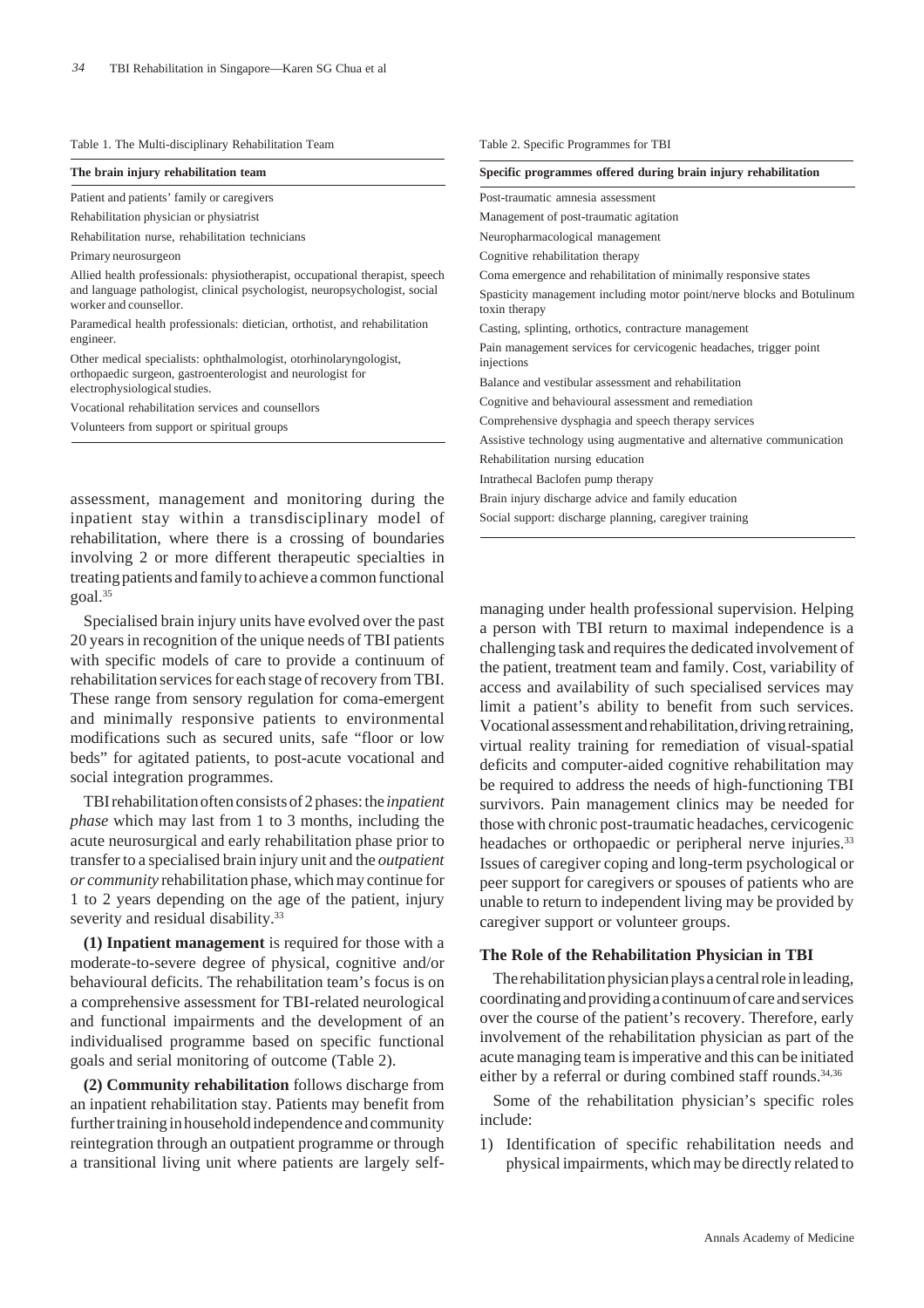the brain injury or secondary to concomitant orthopaedic or spinal cord injury.

- 2) Assessment of injury severity and initial functional prognostication based on acute injury variables.
- 3) Acute management of neuromedical complications and active prevention of immobility and other related complications, as well as multidisciplinary management of bladder, bowel and skin issues, including prolonged fevers, venous thromboembolism, anti-epileptic drug management, spasticity, heterotopic ossification, posttraumatic amnesia management and related agitated behaviour.
- 4) Coordination of early rehabilitation therapies, timing of transfer of patients to intensive brain injury rehabilitation units, as well as commencement of discharge planning processes.
- 5) Coordination of inpatient brain injury rehabilitation programmes and post-discharge rehabilitation therapies for social, educational and vocational reintegration, determining readiness for driving rehabilitation and prevention of second TBI.
- 6) Independent medical examinations for assessment of permanent disability, legal and workers' compensation or litigation, end of life and legal-ethical issues for those in a permanent vegetative state.

### **TBI Rehabilitation in Singapore**

From the 1970s to the 1990s, local TBI patients undergoing inpatient rehabilitation were located together with patients with spinal cord injury, orthopaedic injuries and stroke.<sup>37</sup> Rehabilitation physician-led brain injury rehabilitation programmes first started in Tan Tock Seng Hospital (TTSH) rehabilitation centre in the mid to late-1990s. Since the year 2000, the number of acute hospital-based rehabilitation units has increased exponentially, due to the strategic development of secondary rehabilitation services within acute hospitals and the aggressive recruitment of trained rehabilitation physicians along with the training of younger specialists. Currently, all restructured hospitals have acute rehabilitation units with a 20- to 40-bed capacity each, with more severe TBI patients being transferred to the TTSH rehabilitation centre.

In TTSH, an average of 100 patients with severe brain injuries were admitted for inpatient brain injury rehabilitation each year, with brain trauma comprising more than 80% of all cases. These represent less than 10% of all TBI cases locally, albeit the most severe. Their average rehabilitation LOS was 30 days and more than 90% of patients were discharged home.12 The inpatient programme is modelled on similar TBI rehabilitation units in America and Australia. Comprehensive outpatient and community-based services are also available, including driving rehabilitation and vocational assessment.<sup>38,39</sup>

# **Current Evidence for TBI Rehabilitation**

To date there exists a limited body of evidence to study patient outcomes after TBI rehabilitation. Indeed, randomisation and comparison of group differences are not employed in the great majority of published studies on TBI rehabilitation. Due to the intrinsic heterogeneity of TBI patients, pathologies, impairments, rehabilitation services and differences in recovery even among similar injury severities and demographic classes, some clinicians assert that this renders inappropriate the use of a randomised controlled trial (RCT) to study treatment efficacy.<sup>40</sup> There are, in fact, a number of challenges when using a RCT methodology to study TBI.

These include:

- 1) Small patient numbers with marked heterogeneity with respect to patient group, intervention and setting, as well as to outcomes.
- 2) The expanding body of evidence for the effectiveness of multidisciplinary rehabilitation on other conditions such as stroke makes it increasingly difficult, both ethically and practically, to randomise patients into "standard care" or "no treatment" groups.
- 3) Patients with TBI often lack the mental capacity to give fully informed consent for participation in clinical trials and may have problems with treatment compliance in drug trials unless they have a reliable caregiver.
- 4) The resources required to assign systems of care to different groups are far greater than those required to deliver specific medications or procedures.
- 5) Outcome measures after TBI are also similarly varied and can be categorised into:
	- i) Residual impairment and disability e.g., posttraumatic amnesia or post-concussion symptoms.
	- ii) General outcome measures such as rehabilitation LOS, discharge outcome, need for caregiving, medical complications and rehabilitation morbidity, readmission rates and return to work.
	- iii) Functional independence, including mobility, cognitive functioning and ability to perform basic activities of daily living [Barthel index, Functional Independence Measure (FIM) or Functional Assessment Measure (FAM)] and the Glasgow Outcome Scale (GOS).41
	- iv) Outcome measures that focus on handicap, psychosocial adjustment or quality of life (Social reintegration, community reintegration, healthrelated quality of life for patient and caregiver, patient and caregiver mood and caregiver burden).

There is an even more pronounced scarcity of data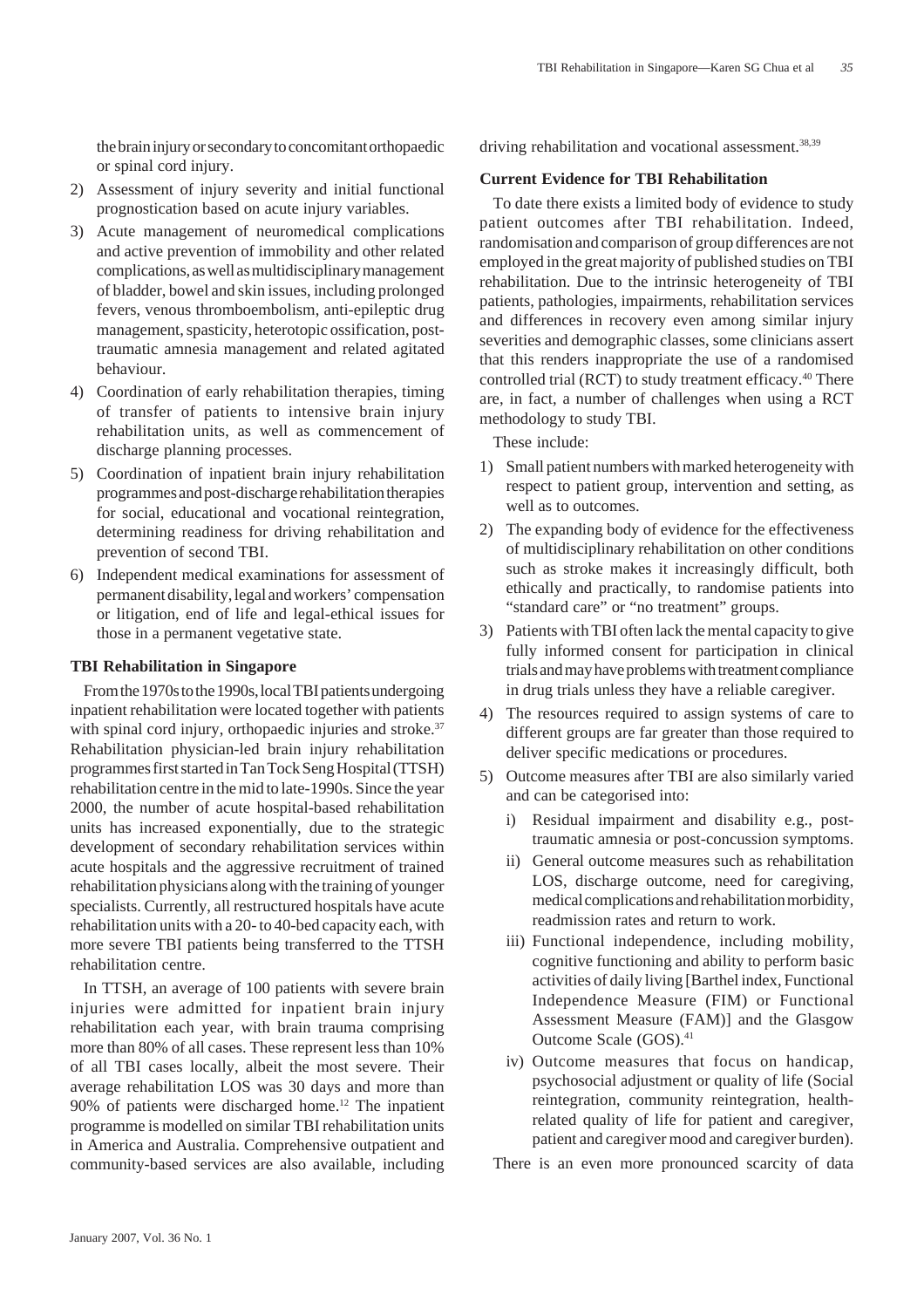pertaining to relevant trials for the paediatric brain injury population, compared to data for the adult TBI population, in determining the effectiveness of early intensive rehabilitation or social support services to families of children or adolescents with TBI aged between 2 and 18 years old.42

An early paper published by Chestnut and supported by the Agency for Health Care Policy and Research in the US found limited evidence that an earlier transfer of severe TBI patients (GCS scores of 3 to 8) to a formalised, multidisciplinary, rehabilitation physician-driven TBI rehabilitation programme, decreases acute and rehabilitation LOS, shows some positive measures of short-term noncognitive outcomes, and a higher proportion of patients being discharged home rather than moved to institutional care.33,36,43 In addition, acute LOS and discharge FIM scores were strongly associated with rehabilitation LOS and long-term outcome.43-45 However, there was no evidence of comparative studies for or against early rehabilitation in patients with mild or moderate TBI severity. The extent of functional recovery or final functional level of the patient at 6 to12 months post-injury may be unaffected as these were more likely to be determined by the initial severity of brain injury.

In this early review, there were no RCTs that assessed the effect of different levels of intensity of acute rehabilitation on outcomes from TBI. The question of how much of which interventions optimise recovery in a given type of patient remains inadequately studied. Thus, the evidence does not support mandating a minimum number of hours of rehabilitation therapy for all TBI patients.<sup>33,43</sup>

A more up-to-date systemic review by Turner-Stokes et al,46 included further questions into the effectiveness of intensities, types of programmes, different settings, specific outcomes and cost-benefits of multi-disciplinary rehabilitation for adults aged 16 to 65 years with all types of traumatic and acquired brain injuries. From an initial 15 trials covering a range of differing severities and which fulfilled methodological criteria, 10 trials of good and 4 of lower quality were selected for closer review. In the mild injury group (admission GCS 13 to 15, post-traumatic amnesia duration >1 hour), there was strong evidence to suggest that:

- 1) The majority of patients with mild TBI make a good recovery;
- 2) Patients with post-traumatic amnesia of >1 hour are usually not admitted to hospital and do not require any specific intervention;
- 3) Patients with post-traumatic amnesia of 1 hour or more do benefit from routine follow-up contact providing information and advice;
- 4) There is a subgroup of patients with moderate-to-

severe injury, who may benefit from a higher level of intervention, and who may not present themselves unless routine follow-up is provided.46

Regarding the intensity of rehabilitation for moderate-tosevere brain injury inpatients in a transdisciplinary setting, there is strong evidence that more intensive rehabilitation programmes are associated with earlier and more rapid functional gains as shown on the FIM and FAM, and possibly shorter rehabilitation LOS, once patients are fit to engage.41 The additional hours of therapy consisted of similar content repeated in the later session of the day. There was no evidence of a ceiling effect in therapeutic intensity in any of these studies. There was also moderate evidence that more intensive rehabilitation (a 30% increase in the number of therapy hours) led to a significantly reduced LOS without a reduction in discharge functional outcome.47 However, in order for intensive intervention to be cost-effective, it is necessary to demonstrate that it is associated with potential cost savings down the line (e.g., reduction in LOS or long-term dependency), which might offset the additional costs of providing the initial programme. However, a direct analysis of cost-effectiveness was not undertaken and the balance between cost-effectiveness and intensity has yet to be determined. It must also not be forgotten that rehabilitation LOS can often be confounded by external factors such as lack of a designated discharge destination or lack of community support.48-50

There is limited evidence that multi-disciplinary community-based rehabilitation for TBI patients can improve the functional outcome for severely injured patients at the level of activity (disability) especially targeted towards specific goals and social functioning, but evidence for caregiver benefits has yet to be demonstrated.<sup>46,51</sup> Patients who are discharged from inpatient rehabilitation settings, should have access to follow-up community-based services that are appropriate to their needs.

RCTs also provided no direct evidence about the efficacy of supported employment either in the form of "a low cost of job coaches using trained supervisors with employees of TBI" or using a revised concept of a revised work setting designed to fit the abilities and deficits of survivors of TBI.46,51

Regarding specific rehabilitation interventions, there is limited evidence for pragmatic aides such as notebooks with alarm wristwatches for remediation of everyday memory failures and computer-aided cognitive rehabilitation to improve immediate recall on tests. However, the reviewers also recognised the need to identify the laboratory tests which are the strongest and most reliable in their ability to measure cognitive function in the relevant context.46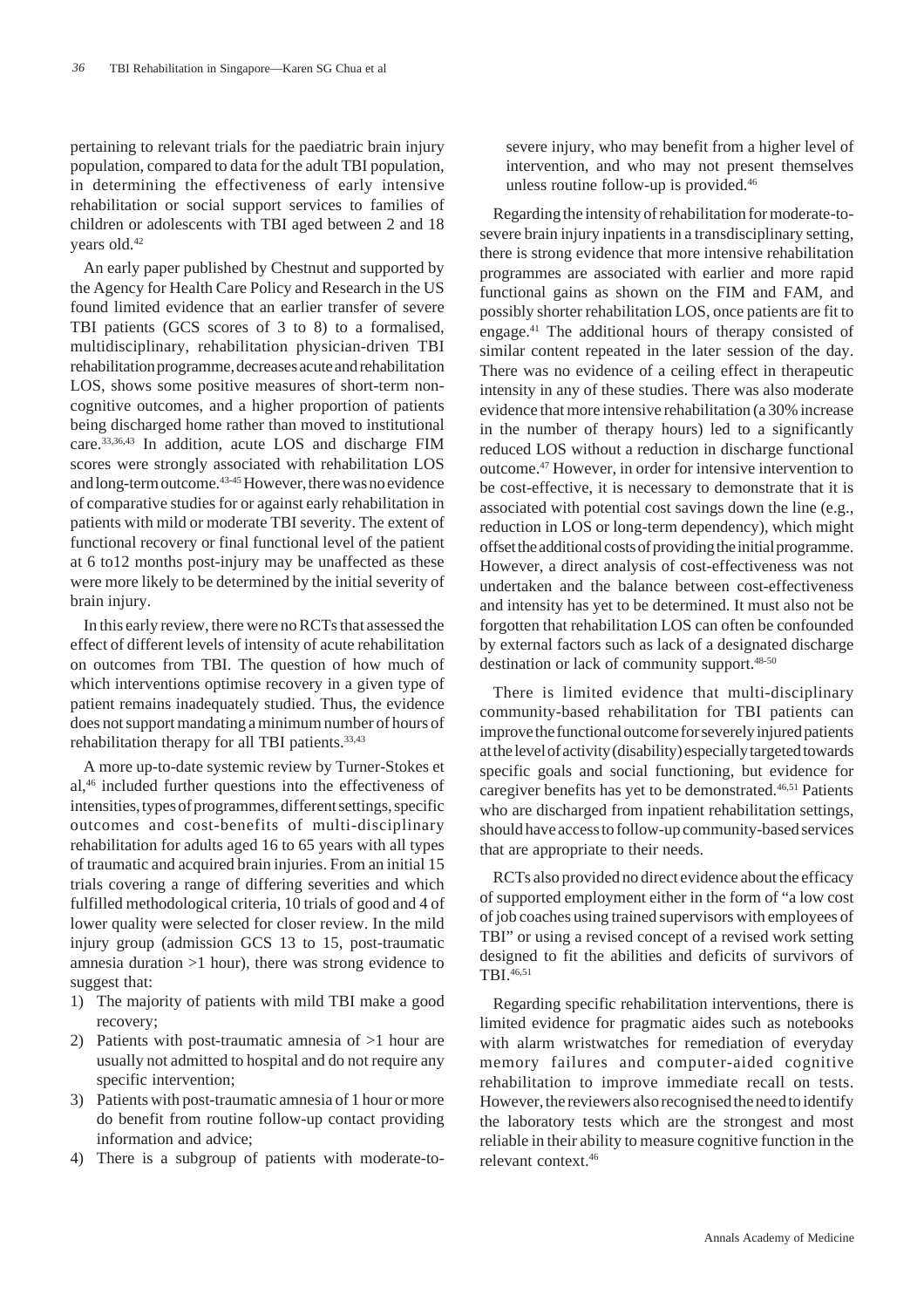## **Special Populations in TBI**

### *Mild Traumatic Brain Injury*

Mild traumatic brain injury (MTBI) is defined, by most authorities on the subject, to be a head injury that results in a loss of consciousness lasting <30 minutes, if it occurs at all. Other generally agreed upon criteria for MTBI are that the GCS score does not fall below 13, there is no focal neurological deficit and neuroimaging is negative. Some authors further grade the severity of MTBI according to the presence of post-traumatic amnesia or changes in mental state.<sup>52-55</sup> Diffuse axonal injury is the primary pathology in MTBI, and its severity is suggested by the duration of loss of consciousness.56,57 The incidence of mild TBI is increasing, and is estimated to account for about 75% of all TBI cases, although many do go unreported.<sup>57</sup> However, data on the incidence and prevalence of MTBI in Singapore is scarce.

In sports medicine, MTBI is used synonymously with concussion, and the constellations of symptoms that may arise thereafter are termed the *post-concussion syndrome.* Post-concussion symptoms can be somatic, such as headache, dizziness, fatigue and sensory impairments. In addition, affective symptoms such as irritability and depression may be present.58,59 Neuro-cognitive impairment is common and may be unmasked upon detailed neuropsychological testing in areas such as attention, concentration and memory.58 Many of these impairments persist and cause chronic disability. The potential hazards of premature return to play or work include an increased risk of experiencing post-concussion symptoms, death from the second-impact syndrome and permanent neurological deficit from cumulative trauma.60,61 Many of the post-concussion symptoms are responsive to vocational counselling and patient education, cognitive rehabilitation, therapeutic exercise and judicious use of medications.<sup>62</sup>

## *States of Severely Altered Consciousness (The Vegetative State)*

Perhaps the most striking subset of TBI patients are those in a vegetative state (VS). This term refers to patients who were awake but unaware of their environment, whose eyes open spontaneously and they have preserved sleep and wake cycles.<sup>63,64</sup> However, they do not exhibit intentional movement, do not follow commands and voice-recognisable words and do not sustain a visual pursuit movement.<sup>63-65</sup> The term *persistent* vegetative state (PVS) is used when it lasts for more than  $3$  months.<sup>63,64</sup>

The minimally responsive state (MRS) refers to a state where a meaningful behavioural response has occurred indicating awareness or interaction with the environment whilst these patients remain severely disabled.<sup>65</sup> The MRS and PVS may be collectively termed states of severely altered consciousness (SSAC).<sup>56</sup> The prevalence of PVS is approximately 4 per million persons, but our local prevalence is as yet unknown.<sup>39,64</sup> Assessment of awareness and lowlevel functioning is challenging and best done using specialised disability scales such as the Disability Rating Scale (DRS) and various coma recovery scales sensitive to small changes in such profoundly disabled patients.<sup>66</sup>

Misdiagnosis of VS, however, is common and it is must be extremely distressing for these patients to be aware but unable to interact with their families or caregivers. $67$  A multidisciplinary approach involving a rehabilitation physician-led team is typically used by rehabilitation centres in managing such patients (Table 1). A comprehensive rehabilitation programme for TBI in SSAC comprises medical management which includes the provision of optimal nutrition, bladder and bowel function and prevention of secondary complications, wheelchair seating prescriptions, management of spastic hypertonia and contractures, coma stimulation and social management. Coma or sensory stimulation is a technique whereby the senses (vision, hearing, touch, taste, smell) are assessed in response to stimuli, and subsequently facilitated and trained if there is a consistent and meaningful response. It is offered by an increasing number of specialised TBI rehabilitation centres, but the clinical effectiveness has been equivocal and ongoing trials are still being conducted.<sup>68</sup>

#### *Traumatic Brain Injury in the Elderly*

The incidence of patients with TBI in the over 65-yearold age group is expected to increase with any greying population. The elderly form the second peak in prevalence for TBI and account for 20% of all local TBI patients. Elderly patients, with their medical co-morbidities and frailty, are at significant risk for sustaining a TBI and they have almost double the mortality rate compared to younger patients under 65 years of age, and have poorer functional outcome even with a seemingly less severe TBI.<sup>69-71</sup> The elderly with moderate-to-severe TBI tend to have a higher incidence of traumatic intracranial and subarachnoid haemorrhage, which is associated with a poorer outcome and reduced chances of survival.

Long-term outcome is closely related to behavioural status, which is reportedly worse with advanced age. Rehabilitation outcomes in the elderly include a more prolonged duration of PTA, poorer FIM and GOS outcome, poorer ability to return to independent living, longer rehabilitation LOS compared to younger patients and higher medical complication rates. The elderly require more time at all levels of rehabilitation.<sup>71</sup> Age has been cited to be a significant risk factor for poorer outcome, and some authors have suggested a worsening prognosis over 55 to 60 years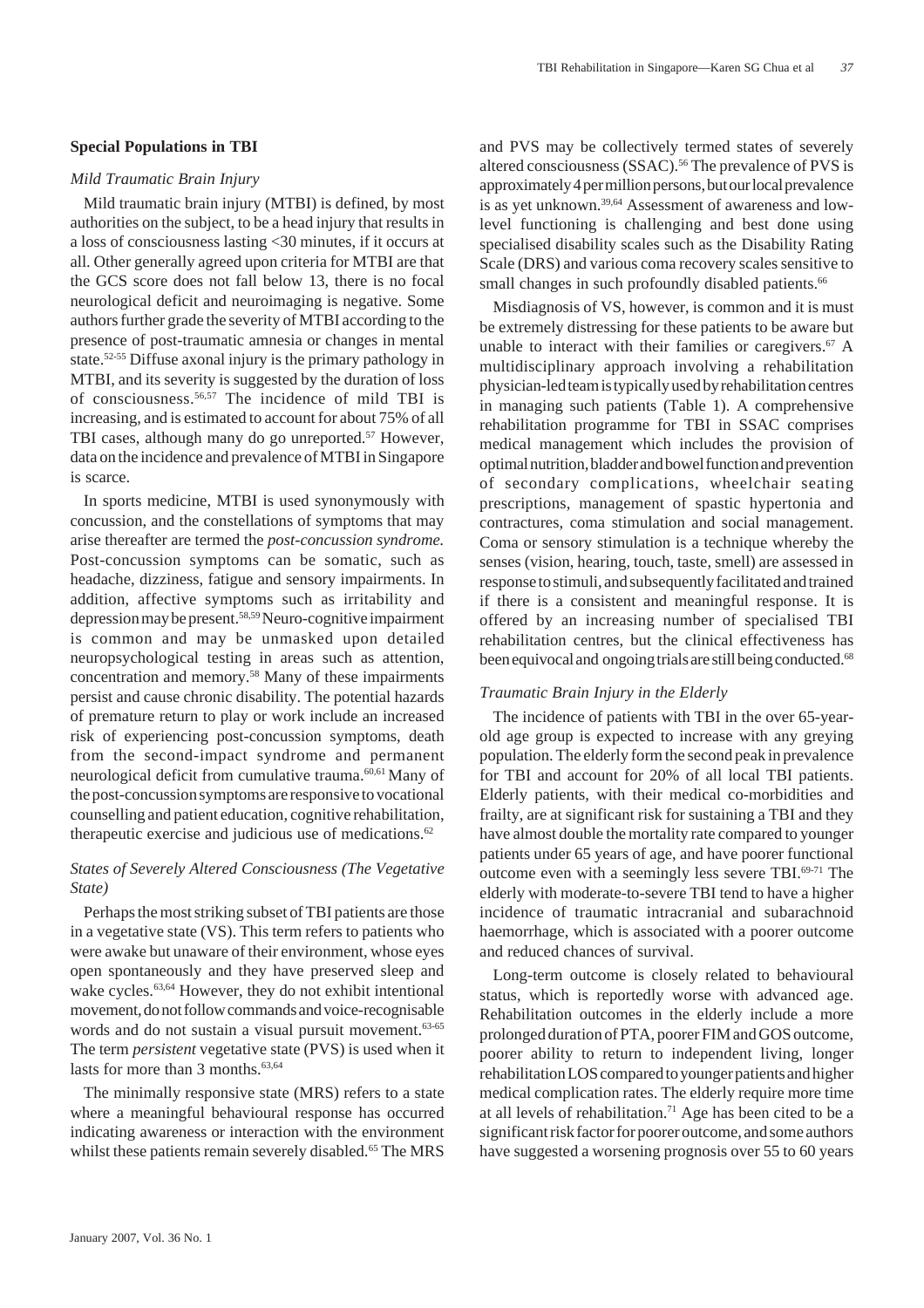of age related to poorer neuronal reserve and quality in the elderly due to cerebrovascular disease and dementia.<sup>33,72</sup>

A comprehensive rehabilitation programme for elderly patients with TBI includes:

- 1) Prevention of common medical complications related to prolonged immobility and meticulous day-to-day medical management.
- 2) Medication review including reduction of cognitionimpairing medications such as anti-epileptic drugs, anti-psychotic drugs, H2 blockers and anti-spasticity drugs to allow for optimal participation in rehabilitation.
- 3) Recognition of co-morbidities such as cardiopulmonary disease, which may affect activity tolerance and the intensity of rehabilitation.
- 4) Setting of rehabilitation goals appropriate to the patient's premorbid and current medical, neurologic and cognitive status. Rehabilitation management includes issues such as disrupted sleep-wake cycles, elderly agitation and apathy, risk of falls in the busy rehabilitation ward, communication and cultural issues. Aphasic, hearing-or-visually challenged individuals may be difficult to rehabilitate and may therefore make even slower progress.
- 5) Social issues are more pertinent in the elderly TBI patient than in the younger TBI patient and prolonged support through community rehabilitation postdischarge may be needed in order to maintain function.

### *TBI in Adolescents and the Young*

In the US, TBI is the leading cause of death in children under 16 years of age, accounting for 100,000 hospital admissions yearly and an incidence of 200 per 100,000.73 The mortality is highest in under-2-year-olds (6.2%) with a steady decline throughout childhood till age 12 (0.9%), and then a rise throughout adolescence and adulthood where causes of injuries parallel those for adults. There have been few large outcome studies on paediatric TBI. In general, infants under 1 year of age have worse outcomes than older children due to increased incidence of subdural haematomas, soft consistency of the partially myelinated brain, delayed diagnosis, repetitive injury in child abuse and a small pre-trauma knowledge base. Typical prognostic indicators are similar to those for adults: lower GCS or children's coma scale scores, prolonged coma and a PTA duration of more than 2 weeks predict long-term cognitive deficits.

The diagnosis and assessment of paediatric injuries is similar to that of adult TBI. Children's norms, with regard to measurements of Children's Coma Score, used in under 3-year-olds, and the Children's Westmead PTA scales applicable to those more than 7-year-olds, are used in paediatric hospitals.74 Other frequently used scales include the paediatric version of the Rancho Los Amigos level of consciousness, a categorical scale which tracks neurobehavioural progress, and paediatric functional outcome measures which includes the WeeFIM or Paediatric Evaluation of Disability Inventory (PEDI).75,76

Medical and rehabilitation issues for children with TBI are similar to those for the adult population, with particular attention being paid to the detection of post-injury hearing, vision or visual field impairment, prevention of contractures and early spasticity treatment, treatment of agitation and behavioural issues and management of heterotopic ossification.

The rehabilitation goals for children and adolescents with TBI are similar to those for adults: to promote as much age-appropriate functional independence as possible in all areas within the framework of the child and family, with special attention being paid to developmental needs, using an integration of the therapist with the family and using play as the main mode of therapy for younger children. The play therapist and paediatric rehabilitation nurse are particularly important members of the rehabilitation team managing a young child with TBI. In the sub-acute phase, family therapy and social intervention may be required to help families cope with disrupted routines, finances, relationships as well as mourning for a child who was previously normal.73

In the chronic phase, deficits in attention, concentration, communication, memory, initiation and fatigue are common problems together with behavioural issues such as anxiety, reduced self-esteem and depression. Skills and speed of recovery may be uneven and affect smooth integration back to school. As far as possible, early educational integration to a structured learning environment either in a mainstream school, small group teaching or special education services should be encouraged. Age-appropriate socialisation skills, computer-aided cognitive rehabilitation, higher mobility skills, social integration and a return to sporting activities must also be taught.

### **Recent Advances in TBI Rehabilitation**

Rapid advances have been made in the remediation of cognitive disorders after TBI. New scales have been developed to accurately measure arousal and attentional deficits.77 Targeted therapies specific to sustained, selective, and divided attention have shown promise.78 Task-specific training of working attention appears to be practical and beneficial.79 Similarly, memory retraining has recently begun to focus on rehabilitating prospective memory (remembering what to do in the future) rather than retrospective memory (remembering past events), as TBI affects the former to a greater extent than the latter. This draws on facilitating implicit or procedural learning, which tends to be spared in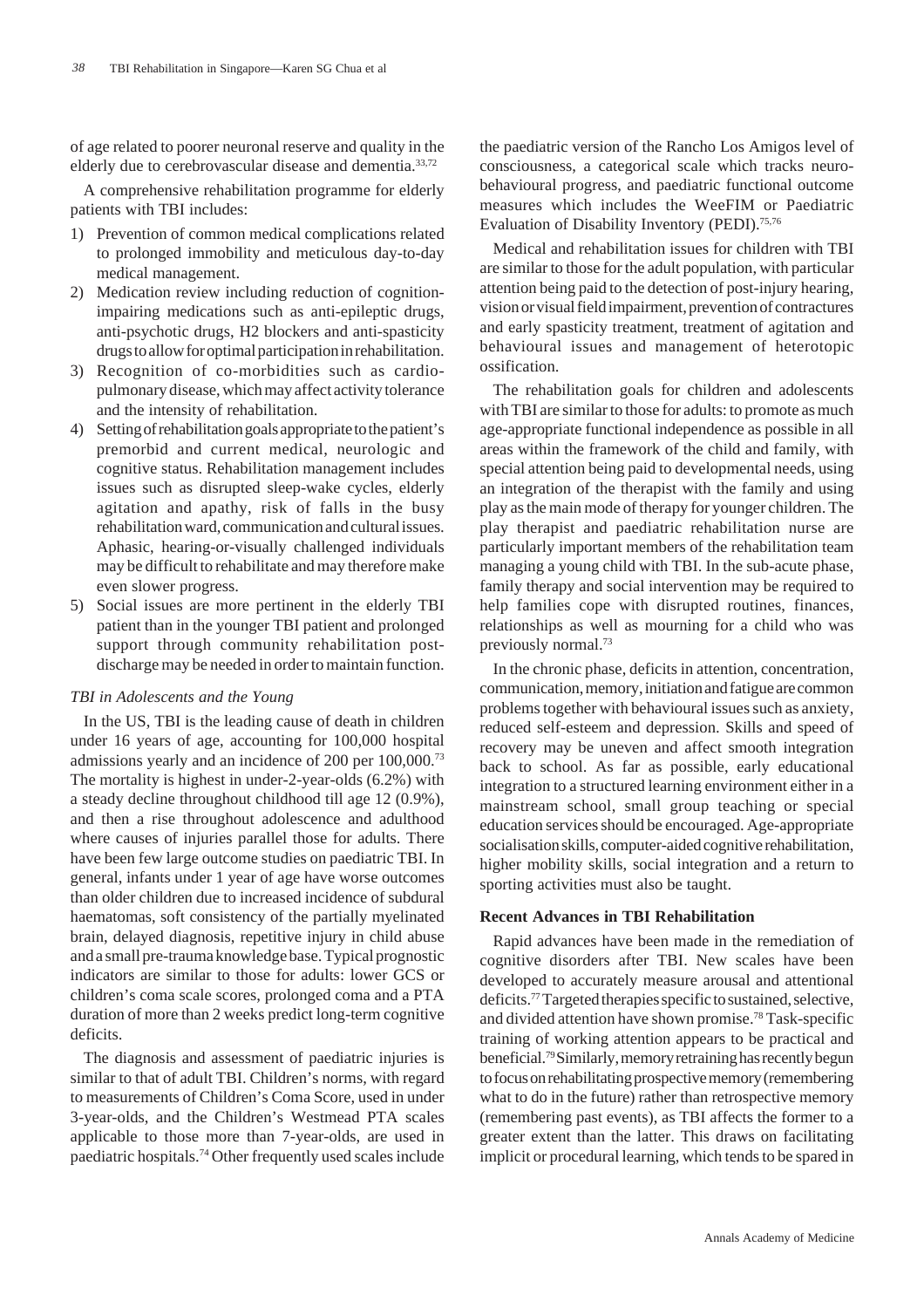TBI, as opposed to training explicit or factual learning.<sup>80</sup> Errorless learning, a training method based on implicit memory models, has been widely explored in TBI with good results.<sup>81</sup>

Visual scanning techniques have been found to be the most useful in treating visuospatial deficits, compared to visual training equipment such as prisms and eye patches.<sup>82</sup> Computer programs, such as the useful field of view (UFOV) test, are increasingly used in the assessment and training of visual deficits in TBI and these are undergoing trials to assess their correlation to return to driving.<sup>83</sup> Newly-developed automated systems such as virtual reality and Internet-based systems are being developed to train various cognitive and motor impairments after TBI in order to improve visual impairments and higher executive function deficits.84 Advantages include the possibility of continual home-based rehabilitation and telerehabilitation with remote monitoring.85

The use of robotic devices to improve the diffuse motor impairments in TBI may promote motor recovery through new developmental insights in neuroplasticity and reduce the amount of one-to-one therapeutic effort required during rehabilitation.86 Examples of such devices include the MIT-Manus and Mirror-Image Motion Enabler Robot for the upper limbs, and the Lokomat for body weight-supported treadmill training for the lower limbs.<sup>86</sup>

Current research suggests that fatigue plays an important role in diminishing recovery from various cognitive and motor deficits, beyond that of mood disorders.<sup>87</sup> Neuropharmacological interventions have also been widely used to aid recovery from the plethora of attentional, memory, processing and behavioural impairments including agitation and aggression after TBI. However, currently the research has not firmly established their efficacy, hence further evaluations of drugs are required to determine their definitive roles.<sup>46</sup>

### **Prevention of TBI**

Prevention of head trauma involves reducing the risk factors through education programmes, enforcement and legislation. The use of helmets and seatbelts reduces the incidence and severity of TBI in the young.88,89 Education programmes and legislation to strongly discourage driving under the influence of alcohol exist and should be enforced.88,90 In the elderly, a multidisciplinary approach to the prevention of falls is required and may include addressing behavioural problems, environmental modifications, and the incorporation of exercise programmes targeting balance training.91,92 Locally, the Workplace Safety and Health Act has been recently revised to further increase safety requirements at worksites for fall-related industrial accidents and enforce stiffer penalties for errant employers.<sup>93</sup>

### **Ethical and Medico-legal Issues in TBI**

A number of important ethical and medico legal issues can arise for TBI survivors. Cognitive impairment can range from the subtle to profound, and may disrupt autonomy of clinical decision-making, obtaining informed consent for surgical and rehabilitation interventions, privacy rights and participation in TBI-related research.<sup>94</sup> Decisional competency assessment can be complex and highly specialised.<sup>95</sup> There is no single test that determines competency, and neuropsychological testing in TBI itself has been intently scrutinised about its sensitivity, validity, self-reported versus objective testing, appropriate time of testing from injury onset and specificity of the target TBI cohort. This is highlighted in the assessment of MTBI or post-concussion syndrome.96 In addition, subtle cognitive deficits uncovered during a competency assessment such as complex problem-solving deficits may be confounded by factors such as depression and secondary gain.<sup>95</sup>

Medical litigation for sustained injuries may be a prolonged, costly and painful process for patients and their families. The Singapore Workmen's Compensation guide provides objective assessments of physical impairment correlating to the quantum of disability and compensation, but acknowledges that cognitive, behavioural and painrelated impairments are more subjective and hence difficult to quantify.97 This is highly pertinent for the young TBI survivor, as cognitive impairments including memory, language and post-traumatic stress disorder may be very disabling and impair societal and vocational reintegration.<sup>98</sup> Only general guidelines pertaining to medical diseases exist locally regarding fitness to drive and specific guidelines will need to be developed for TBI.<sup>99</sup> There are laudable efforts in Singapore to provide vocational rehabilitation and sheltered employment. These tasks have been taken up by local voluntary welfare organisations to provide opportunities for TBI survivors to return to work.

Decisions regarding withdrawal of life-supporting tube feeding, nutrition, and medical care in SSAC continue to be vociferously debated in medical, legal, religious and political circles, with the media and public opinion further clouding issues.100 Quality of life is difficult to measure in these patients and their decisional competencies are difficult to assess in the light of complex neurodisability and communication difficulties. No consensus exists on measuring recovery or on what constitutes a reasonable recovery. The advanced medical directive (AMD) is a step forward in addressing these issues.<sup>101</sup> However, the awareness and response rate has been low, and this may be due to cultural and social differences in attitudes towards death and end-of-life issues.<sup>102</sup> In addition, the content of AMDs vary widely and tend to address withdrawal of lifesustaining measures including mechanical ventilation, rather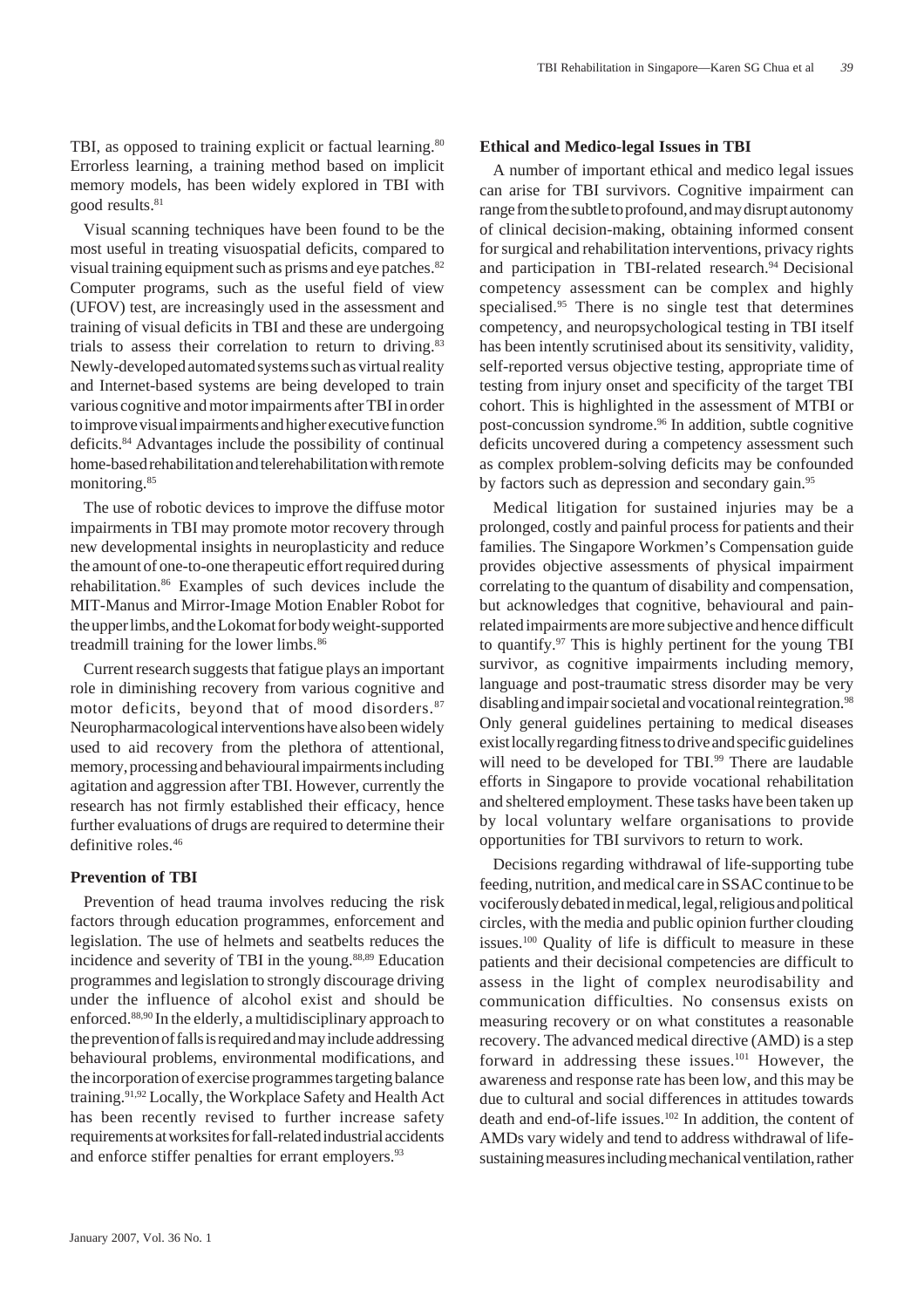than life-supporting measures more relevant to vegetative and MRS states. The knowledge, attitudes and perceptions of TBI also differ considerably in cross-cultural and social settings. Families may cope differently, and may delay decisions regarding end-of-life issues because of a belief that the individual may eventually recover. $103$ 

#### **Conclusion**

In summary, TBI rehabilitation is a recognised subspecialty of neurorehabilitation and there is increasing awareness of its important role in early management for all severities of injury. While evidence for its effectiveness and specific interventions is limited, emerging therapies, both at a cellular and therapeutic level, continue to be subjected to rigorous research. The families of TBI survivors, particularly the severely injured, young TBI and those in VS bear most of the social and societal burden of long-term care. It must be remembered that prevention of TBI is vital as there remains no cure for the sequelae of moderate-tosevere TBI.

#### REFERENCES

- 1. Ministry of Health 2005 Health Facts Singapore. Available at: http:// www.moh.gov.sg/corp/publications/statistics/principal.do. Accessed 1 June 2006.
- 2. US National Institute of Health. Rehabilitation of persons with traumatic brain injury. NIH Consensus Statement 1998;16:1-41.
- 3. National Centre for injury prevention and control. Traumatic brain injury. Available at: www.cdc.gov/ncipc/factsheets/tbi.htm. Accessed 7 September 2006.
- 4. Kraus JF, Black MA, Hessol N, Ley P, Rokaw W, Sullivan C, et al. The incidence of acute brain injury and serious impairments in a defined population. Am J Epidemiol 1984;119:186-201.
- 5. Kraus JF, McArthur DL. Epidemiology of brain injury. Los Angeles: University of California, Department of Epidemiology. Southern California Injury Prevention Research Centre, 1995.
- 6. Thurman DJ, Alverson C, Dunn KA, Guerrero J, Sniezek JE. Traumatic brain injury in the United States: A public health perspective. J Head Trauma Rehabil 1999;13:1-8.
- 7. Foulkes MA, Eisenberg HM, Jane JA. The Traumatic Coma Data Bank: design, methods and baseline characteristics. J Neurosurg 1991;75: S8-S13.
- 8. Thurman D. The epidemiology and economics of head trauma. In: Miller L, Hayes R, editors. Head Trauma: Basic, Preclinical, and Clinical Directions. New York (NY): Willey and Sons, 2001.
- 9. Thurman DJ, Branche CM, Sniezek JE. The epidemiology of sportsrelated traumatic brain injuries in the United States: recent developments. J Head Trauma Rehabil 1998;13:1-8.
- 10. Kraus JF, McArthur DL. Epidemiologic aspects of brain injury. Neurol Clin 1996;14:435-50.
- 11. Lee KK, Seow WT, Ng I. Demographical profiles of adult severe traumatic brain injury patients: implications for healthcare planning. Singapore Med J 2006;47:31-6.
- 12. Chua KS, Kong KH. Rehabilitation outcome following traumatic brain injury – the Singapore experience. Int J Rehabil Res 1999;22:189-97.
- 13. Wakai A, Roberts I, Schierhout G. Mannitol for acute traumatic brain injury. Cochrane Database Syst Rev 2005;(4):CD001049.
- 14. Bullock R, Chestnut RM, Clifton G, Ghajar J, Marion DW, Narayan RK, et al. Guidelines for the management of severe traumatic brain injury. Brain Trauma Foundation. Eur J Emerg Med 1996;3:109-27.
- 15. Roberts I. Aminosteroids for acute traumatic brain injury. Cochrane Database Syst Rev 2000;(4):CD001527.
- 16. Whyte J, Hart T, Laborde A, Rosenthal M. Rehabilitation of the patient with traumatic brain injury. In: DeLisa JA, Gans BM, Walsh NE, editors. Physical Medicine and Rehabilitation – Principles and Practice. 4th ed. Vol 2. Philadelphia: Lippincott Williams & Wilkins, 2005: 1680-93.
- 17. Harris O A, Colford J M, Good M C, Matz P G. The role of hypothermia in the management of severe brain injury: a meta-analysis. Arch Neurol 2002;59:1077-83.
- 18. Schierhout, G; Roberts, I. Anti-epileptic drugs for preventing seizures following acute traumatic brain injury. Cochrane Database Syst Rev 2001;(4):CD000173.
- 19. McKee JA, Brewer RP, Macy GE, Borel CO, Reynolds JD, Warner DS. Magnesium neuroprotection is limited in humans with acute brain injury. Neurocrit Care 2005;2:342-51.
- 20. Muir KW, Lees KF, Ford I, Davis S. Intravenous Magnesium Efficacy in Stroke (IMAGES) Study Investigators. Magnesium for acute stroke (Intravenous Magnesium Efficacy in Stroke trial): randomised controlled trial. Lancet 2004;363:439-45.
- 21. Marklund N, Bakshi A, Castelbuono DJ, Conte V, McIntosh TK. Evaluation of pharmacological treatment strategies in traumatic brain injury. Curr Pharm Des 2006;12:1645-80.
- 22. Macciocchi SN, Bowman B, Coker J, Apple D, Leslie D. Effect of comorbid traumatic brain injury on functional outcome of persons with spinal cord injuries. Am J Phys Med Rehabil 2004;83:22-6.
- 23. Garland DE, Blum CE, Waters RI. Periarticular heterotopic ossification in head-injured adults. J Bone Joint Surg Am 1981;62:1143.
- 24. Bondanelli M, De Marinis L, Ambrosio MR, Monesi M, Valle D, Zatelli MC, et al. Occurrence of pituitary dysfunction following traumatic brain injury. J Neurotrauma 2004;21:685-96.
- 25. Teasdale G, Jennett B. Assessement and prognosis of coma after head injury. Acta Neurochir (Wien) 1976;34:45-55.
- 26. Teasdale G, Jennett B. Assessment of coma and impaired consciousness. A practical scale. Lancet 1974;2:81-4.
- 27. Choi SC, Narayan RK, Anderson RL, Ward JD. Enhanced specificity of prognosis in severe brain injury. J Neurosurg 1988;69:381-5.
- 28. Lewin HS, O'Donnell VM, Grossman RG. The Galveston Orientation and Amnesia Test. A practical scale to assess cognition after head injury. J Nerv Ment Dis 1979;167:675-84.
- 29. Lewin W, Marshall TFD, Roberts AH. Long-term outcome after severe head injury. BMJ 1979;2:1533-7.
- 30. Bishara FM, Partridge FM, Godfrey HP, Knight RG. Post-traumatic amnesia and Glasgow Coma Scale related to outcome in survivors in a consecutive series of patients with severe closed-head injury. Brain Inj 1992;6:373-80.
- 31. VanZomeren AH, van den Burg W. Residual complaints of patients 2 years after severe head injury. J Neurol Neurosurg Psychiatry 1985;48: 21-8.
- 32. Luerssen, TG, Klauber MR, Marshall, LF. Outcome from head injury related to patient's age. A longitudinal prospective study of adult and paediatric head injury. J Neurosurg 1988;68:409-16.
- 33. Khan F, Baguley IJ, Cameron ID. Rehabilitation after traumatic brain injury. Med J Aust 2003;178:290-5
- 34. Rosenthal M, Griffith ER, Bond MR, et al. Rehabilitation of the Adult and Child with Traumatic Brain Injury. 2<sup>nd</sup> ed. Philadelphia: FA Davis, 1990.
- 35. Browner CM, Bessire GD. Developing and implementing transdisciplinary rehabilitation competencies. SCI Nurs 2004;21:198-205.
- 36. Horn LJ. Systems of care for the person with traumatic brain injury. Phys Med Rehab Clin North Am 1992;3:475-93.
- 37. Tan ES. Stroke rehabilitation Singapore experience. Ann Acad Med Singapore 1983;12:373-6.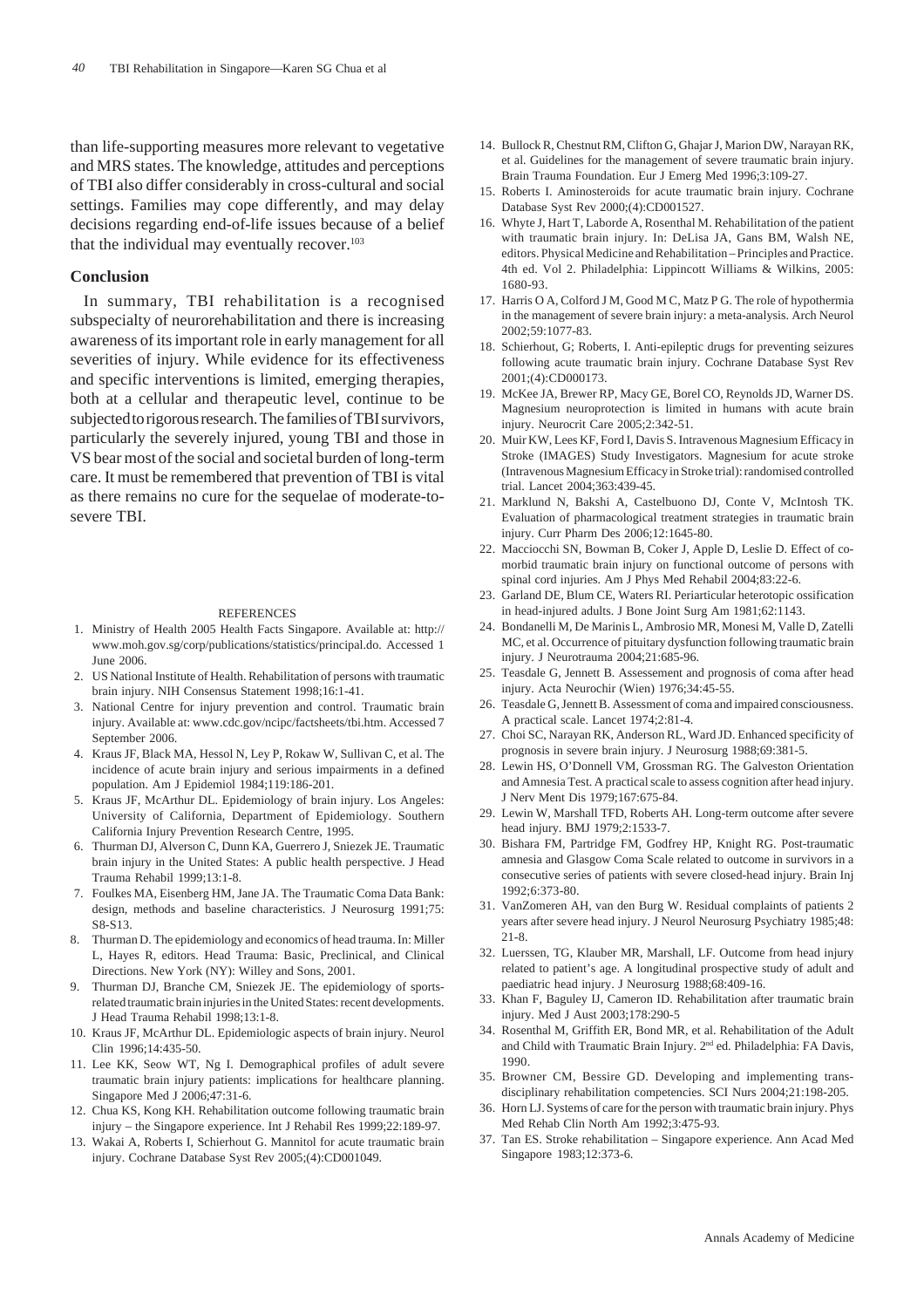- 38. Chua KSG. Brain injury rehabilitation in Singapore the Tan Tock Seng Hospital experience. Saudi J Disabil Rehabil 2000;6:306-11.
- 39. Ng YS, Chua KS. States of severely altered consciousness: clinical characteristics, medical complications and functional outcome after rehabilitation. NeuroRehabilitation 2005;20:97-105.
- 40. Royal College of Physicians and British Society of Rehabilitation Medicine. Rehabilitation following acquired brain injury: national clinical guidelines. In: Turner-Stokes L, editor. Available at: http://ww.rcplondon. ac.uk/pubs/books/rehab. London: RCP, BSRM, 2003.
- 41. Wright J. The FIM (TM). The Center for Outcome Measurement in Brain Injury. Available at: http://www.tbims.org/combi/FIM. Accessed 28 November 2006.
- 42. Atkins D, Kamerow D, Eisenberg JM. Evidence-based medicine at the Agency for Health Care Policy and Research. ACP J Club 1998;128: A12-4.
- 43. Chestnut RM, Carney N, Maynard H, Mann NC, Patterson P, Helfand M. Summary report: evidence for the effectiveness of rehabilitation for persons with traumatic brain injury. J Head Trauma Rehabil 1999;14: 176-88.
- 44. MacKay LE, Berstein BA, Chapman PE, Morgan AS, Milazzo LS. Early intervention in severe head injury: long-term benefits of a formalised programme. Arch Phys Med Rehabil 1992;73:635-41.
- 45. Cope DN, Hall K. Head injury rehabilitation: benefit of early intervention. Arch Phys Med Rehabil 1982;63:433-7.
- 46. Turner-Strokes L, Disler PB, Nair A, Wade DT. Multi-disciplinary rehabilitation for acquired brain injury in adults of working age. Cochrane Database Syst Rev 2005;(3):CD004170.
- 47. Cifu DX, Kreutzer JS, Kolakowsky-Hayner SA, Marwitz JH, Englander J. Relationship between therapy intensity and rehabilitative outcomes after traumatic brain injury: a multicenter analysis. Arch Phys Med Rehabil 2003;84:1441-8.
- 48. Spivack G, Spettell CM, Ellis DW, Ross SE. Effects of intensity and length of stay on rehabilitation outcome. Brain Inj 1992;6:419-34.
- 49. Shiel A, Burn JP, Henry D, Clark J, Wilson BA, Burnett ME, et al. The effects of increased rehabilitation therapy after brain injury: results of a prospective controlled trial. Clin Rehabil 2001;15:501-14.
- 50. Slade A, Tennant A, Chamberlain MA. A randomized controlled trial to determine the effect of intensity of therapy upon length of stay in a neurological rehabilitation setting. J Rehabil Med 2002;34:260-6.
- 51. Powell J, Heslin J, Greenwood R. Community based rehabilitation after severe traumatic brain injury: a randomized controlled trial. J Neurol Neurosurg Psychiatry 2002;72:193-202.
- 52. Kay T, Harrington DE, Adams R. American Congress of Rehabilitation Medicine (ACRM): Definition of mild traumatic brain injury. J Head Trauma Rehabil 1993;8:86-7.
- 53. Cantu RC. Guidelines for return to contact sports after a cerebral concussion. Physician Sports Med 1986;14:75-83.
- 54. Guidelines for the management of concussion in sports. Rev. May 1991. Denver: Colorado Medical Society, 1991.
- 55. Practice parameter: the management of concussion in sports (summary statement). Report of the Quality Standards Subcommittee. Neurology 1997;48:581-5.
- 56. Inglese M, Makani S, Johnson G, Cohen BA, Silver JA, Gonen O, et al. Diffuse axonal injury in mild traumatic brain injury: a diffusion tensor imaging study. J Neurosurg 2005;103:298-303.
- 57. Langlois JA, Kegler SR, Butler JA, Gotsch KE, Johnson RL, Reichard AA, et al. Traumatic brain injury-related hospital discharges. Results from a 14-state surveillance system. MMWR Surveill Summ 2003;52: 1-20.
- 58. Zasler N. Neuromedical diagnosis and management of post-concussive disorders. In: Horn L, Zasler N, editors. Medical Rehabilitation of TBI. Philadelphia: Hanley and Belfus, 1996:133-70.
- 59. McAllister TW, Arciniegas D. Evaluation and treatment of postconcussive symptoms. NeuroRehabilitation 2002;17:265-83.
- 60. Harmon KG. Assessment and management of concussion in sports. Am Fam Physician 1999;60:887-92, 894.
- 61. McCrory PR, Berkovic SF. Second impact syndrome. Neurology 1998;50:677-83.
- 62. Comper P, Bisschop SM, Carnide N, Tricco A. A systematic review of treatments for mild traumatic brain injury. Brain Inj 2005;19:863-80.
- 63. Recommendations for use of uniform nomenclature pertinent to patients with severe alterations in consciousness. American Congress of Rehabilitation Medicine. Arch Phys Med Rehabil 1995;76:205-9. Erratum in: Arch Phys Med Rehabil 1995;76:397.
- 64. Medical aspects of the persistent vegetative state (1). The Multi-Society Task Force on PVS. N Engl J Med 1994;330:1499-508.
- 65. Giacino JT, Ashwal S, Childs N, Cranford R, Jennett B, Katz DI, et al. The minimally conscious state: definition and diagnostic criteria. Neurology 2002;58:349-53.
- 66. Giacino JT, Kalmar K, Whyte J. The JFK Coma Recovery Scale-Revised: measurement characteristics and diagnostic utility. Arch Phys Med Rehabil 2004;85:2020-9.
- 67. Andrews K, Murphy L, Munday R, Littlewood C. Misdiagnosis of the vegetative state: retrospective study in a rehabilitation unit. BMJ 1996;313:13-6.
- 68. Lombardi F, Taricco M, De Tanti A, Telaro E, Liberati A. Sensory stimulation for brain injured individuals in coma or vegetative state. Cochrane Database Syst Rev 2002;(2):CD001427.
- 69. Gan BK, Lim JHG, Ng IHB. Outcome of moderate and severe traumatic brain injury amongst the elderly in Singapore. Ann Acad Med Singapore 2004;33:63-7.
- 70. Susman MB, DiRusso SM, Sullivan TB, Risucci D, Nealon P, Cuff S, et al. Traumatic brain injury in the elderly: increased mortality and worse functional outcomes at discharge despite lower injury severity. J Trauma 2002;53:219-23;discussion 223-4.
- 71. Goodman H, Englander J. Traumatic brain injury in elderly individuals. Phys Med Rehabil Clin North Am 1992;3:441-59.
- 72. Galbraith S, Murray WR, Patel AR, Knill-Jones R. The relationship between alcohol and head injury and its effects on the conscious level. Br J Surg 1976;63:128-30.
- 73. Nelson VS. Paediatric head injury. Phys Med Rehabil Clin North Am 1992;3:461-74.
- 74. Shores EA. Comparison of the Westmead PTA Scale and the Glasgow Coma Scale as predictors of neuropsychological outcome following extremely severe blunt head injury. J Neurol Neurosurg Psychiatry 1989;52:126-7.
- 75. Rice SA, Blackman JA, Braun S, Linn RT, Granger CV, Wagner D. Rehabilitation of children with traumatic brain injury: descriptive analysis of a nationwide sample using the WeeFIM. Arch Phys Med Rehabil 2005;86:834-6.
- 76. Dumas HM, Haley SM, Rabin JP. Short-term durability and improvement of function in traumatic brain injury: a pilot study using the Paediatric Evaluation of Disability Inventory (PEDI) classification levels. Brain Inj 2001;15:891-902.
- 77. Hart T, Whyte J, Millis S, Bode R, Malec J, Richardson RN, et al. Dimensions of disordered attention in traumatic brain injury: further validation of the Moss Attention Rating Scale. Arch Phys Med Rehabil 2006;87:647-55.
- 78. Azouvi P, Couillet J, Leclercq M, Martin Y, Asloun S, Rousseaux M. Divided attention and mental effort after severe traumatic brain injury. Neuropsychologia 2004;42:1260-8.
- 79. Cicerone KD. Remediation of "working attention" in mild traumatic brain injury. Brain Inj 2002;16:185-95.
- 80. Shum D, Jamieson E, Bahr M, Wallace G. Implicit and explicit memory in children with traumatic brain injury. J Clin Exp Neuropsychol 1999;21:149-58.
- 81. Dou ZL, Man DW, Ou HN, Zheng JL, Tam SF. Computerized errorless learning-based memory rehabilitation for Chinese patients with brain injury: a preliminary quasi-experimental clinical design study. Brain Inj 2006;20:219-25.
- 82. Cicerone KD, Dahlberg C, Malec JF, Langenbahn DM, Felicetti T, Kneipp S, et al. Evidence-based cognitive rehabilitation: updated review